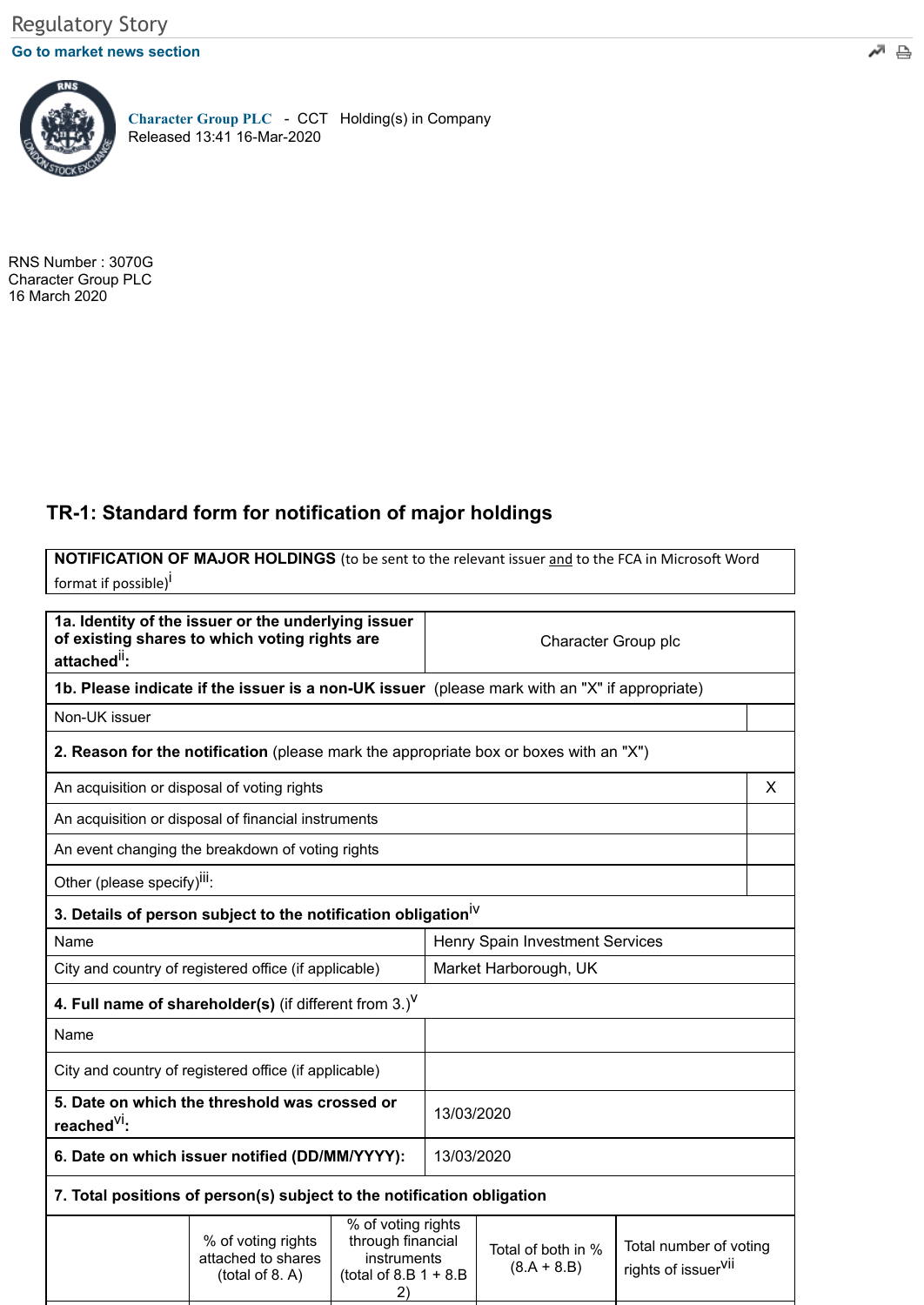| Resulting situation<br>on the date on<br>which threshold<br>was crossed or<br>reached | 3.01 | 3.01 | 21,379,781 |
|---------------------------------------------------------------------------------------|------|------|------------|
| Position of<br>previous<br>notification (if<br>applicable)                            | 2.99 | 2.99 |            |

| 8. Notified details of the resulting situation on the date on which the threshold was crossed or<br>reached <sup>Viii</sup> |                                                                  |                                                                       |                                                                  |                                                                       |
|-----------------------------------------------------------------------------------------------------------------------------|------------------------------------------------------------------|-----------------------------------------------------------------------|------------------------------------------------------------------|-----------------------------------------------------------------------|
| A: Voting rights attached to shares                                                                                         |                                                                  |                                                                       |                                                                  |                                                                       |
| Class/type of<br>shares                                                                                                     | Number of voting rights <sup>IX</sup>                            |                                                                       | % of voting rights                                               |                                                                       |
| ISIN code (if<br>possible)                                                                                                  | <b>Direct</b><br>(Art 9 of Directive<br>2004/109/EC)<br>(DTR5.1) | <b>Indirect</b><br>(Art 10 of Directive<br>2004/109/EC)<br>(DTR5.2.1) | <b>Direct</b><br>(Art 9 of Directive<br>2004/109/EC)<br>(DTR5.1) | <b>Indirect</b><br>(Art 10 of Directive<br>2004/109/EC)<br>(DTR5.2.1) |
| GB00B040L800                                                                                                                |                                                                  | 643,240                                                               |                                                                  | 3.01                                                                  |
|                                                                                                                             |                                                                  |                                                                       |                                                                  |                                                                       |
|                                                                                                                             |                                                                  |                                                                       |                                                                  |                                                                       |
| <b>SUBTOTAL 8. A</b>                                                                                                        | 643,240                                                          |                                                                       |                                                                  | 3.01                                                                  |

|                                        |                               |                                         | B 1: Financial Instruments according to Art. 13(1)(a) of Directive 2004/109/EC (DTR5.3.1.1 (a))           |                    |
|----------------------------------------|-------------------------------|-----------------------------------------|-----------------------------------------------------------------------------------------------------------|--------------------|
| <b>Type of financial</b><br>instrument | <b>Expiration</b><br>$date^X$ | Exercise/<br><b>Conversion Periodxi</b> | <b>Number of voting</b><br>rights that may be<br>acquired if the<br>instrument is<br>exercised/converted. | % of voting rights |
|                                        |                               |                                         |                                                                                                           |                    |
|                                        |                               |                                         |                                                                                                           |                    |
|                                        |                               |                                         |                                                                                                           |                    |
|                                        |                               | <b>SUBTOTAL 8. B 1</b>                  |                                                                                                           |                    |

|                                           | B 2: Financial Instruments with similar economic effect according to Art. 13(1)(b) of Directive<br>2004/109/EC (DTR5.3.1.1 (b)) |                                                        |                                                         |                            |                    |
|-------------------------------------------|---------------------------------------------------------------------------------------------------------------------------------|--------------------------------------------------------|---------------------------------------------------------|----------------------------|--------------------|
| Type of<br>financial<br><b>instrument</b> | <b>Expiration</b><br>$date^X$                                                                                                   | Exercise/<br><b>Conversion</b><br>Period <sup>XI</sup> | <b>Physical or</b><br>cash<br>settlement <sup>Xii</sup> | Number of<br>voting rights | % of voting rights |
|                                           |                                                                                                                                 |                                                        |                                                         |                            |                    |
|                                           |                                                                                                                                 |                                                        |                                                         |                            |                    |
|                                           |                                                                                                                                 |                                                        |                                                         |                            |                    |
|                                           |                                                                                                                                 |                                                        | <b>SUBTOTAL</b><br>8.B.2                                |                            |                    |

| applicable box with an "X")                                                                                                                                                                                                                     | 9. Information in relation to the person subject to the notification obligation (please mark the                                                                                              |                                         |                                                     |   |
|-------------------------------------------------------------------------------------------------------------------------------------------------------------------------------------------------------------------------------------------------|-----------------------------------------------------------------------------------------------------------------------------------------------------------------------------------------------|-----------------------------------------|-----------------------------------------------------|---|
| Person subject to the notification obligation is not controlled by any natural person or legal entity and<br>does not control any other undertaking(s) holding directly or indirectly an interest in the (underlying)<br>issuer <sup>Xiii</sup> |                                                                                                                                                                                               |                                         |                                                     | x |
| entity <sup>XIV</sup> (please add additional rows as necessary)                                                                                                                                                                                 | Full chain of controlled undertakings through which the voting rights and/or the<br>financial instruments are effectively held starting with the ultimate controlling natural person or legal |                                         |                                                     |   |
| Name $^{XV}$                                                                                                                                                                                                                                    | % of voting rights if it<br>equals or is higher                                                                                                                                               | % of voting rights<br>through financial | Total of both if it equals<br>or is higher than the |   |